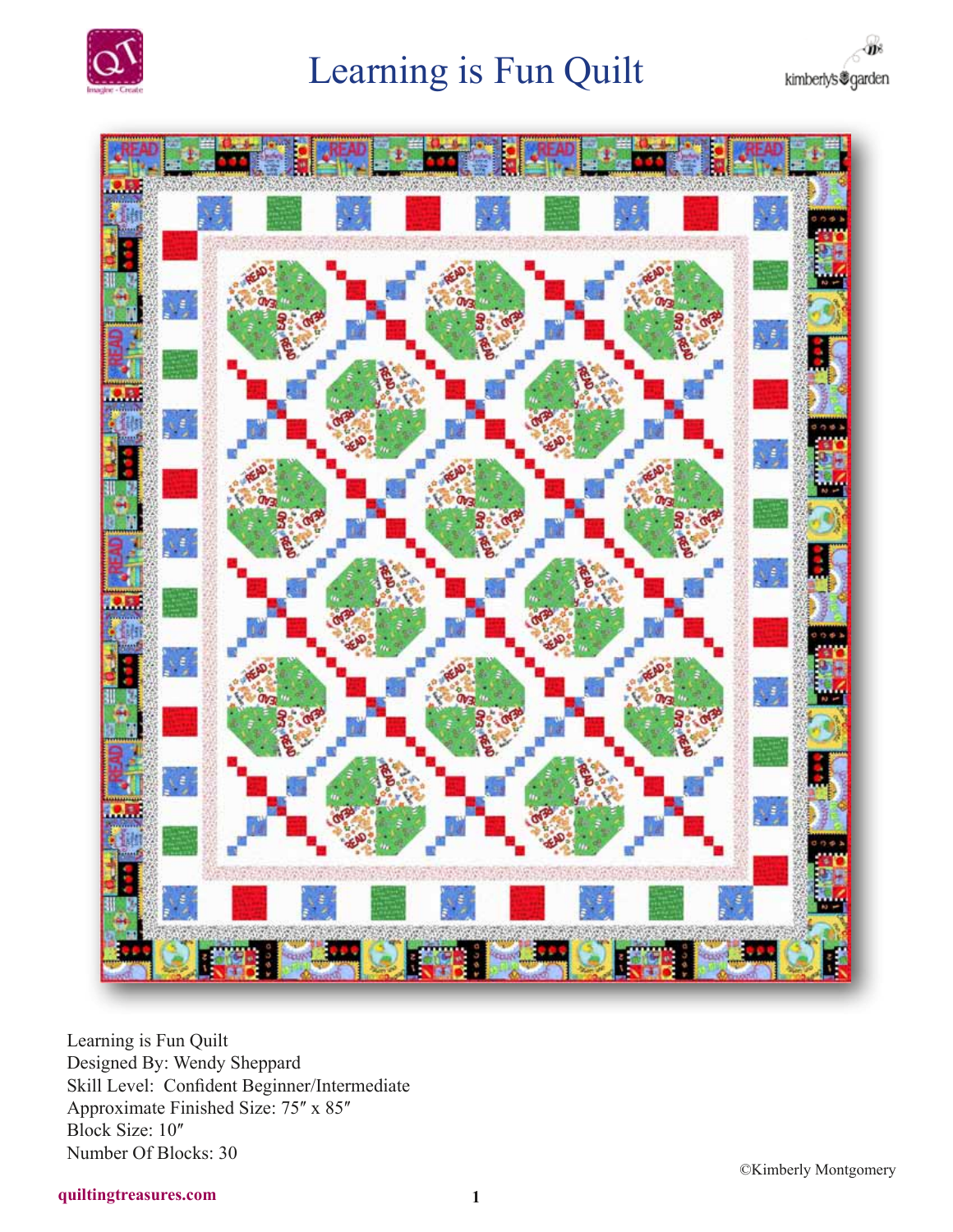



| <b>FABRIC REQUIREMENTS</b>                                                                                                                       |                |
|--------------------------------------------------------------------------------------------------------------------------------------------------|----------------|
|                                                                                                                                                  |                |
| Design                                                                                                                                           | Yards          |
| 21517 Z                                                                                                                                          | $3\frac{1}{4}$ |
| 23452 G                                                                                                                                          | 1              |
| 23452 B                                                                                                                                          | $\frac{2}{3}$  |
| 23453 G                                                                                                                                          | $\frac{1}{4}$  |
| 23450 X                                                                                                                                          | $1\frac{1}{8}$ |
| 23453 R                                                                                                                                          | $\frac{5}{8}$  |
| 23454 R                                                                                                                                          | $\frac{1}{2}$  |
| 23454 J                                                                                                                                          | $\frac{5}{8}$  |
| 23451 Z                                                                                                                                          | 1              |
| Binding: $\frac{2}{3}$ yd red equations print fabric (23453)<br>R); Cut into (9) $2\frac{1}{4}$ " strips; piece to make one<br>continuous strip. |                |
| 80" x 90" piece of backing fabric (5 yds).                                                                                                       |                |
| 80" x 90" piece of batting.                                                                                                                      |                |
| Basic sewing supplies.                                                                                                                           |                |

## **Cutting Directions**

*Note: A widthwise cut (***WOF***) is from selvage to selvage.*

## **21517 Z: Fabric A (white tonal)**

#### *Snowball Blocks:*

- Cut (6)  $3\frac{1}{2}$ " x **WOF** strips. Subcut (60)  $3\frac{1}{2}$ " squares. *Pieced Blocks:*
- Cut (6)  $1\frac{1}{2}$ " x **WOF** strips. Reserve for Four-Patch Block A and B strip sets.
- Cut (12)  $2\frac{1}{2}$ " x **WOF** strips. Subcut (60)  $2\frac{1}{2}$ " x  $6\frac{1}{2}$ " rectangles. Reserve remaining 2 strips for Nine-Patch strip sets.

## *Inner Border #1:*

• Cut (6)  $1\frac{1}{2}$ <sup>"</sup> x **WOF** strips. Piece strips and subcut (2)  $1\frac{1}{2}$ " x 52 $\frac{1}{2}$ " and (2)  $1\frac{1}{2}$ " x 60 $\frac{1}{2}$ " rectangles.

#### *Inner Border #3:*

• Cut (7) 1" x **WOF** strips. Piece strips and subcut (2) 1" x  $56\frac{1}{2}$  and (2) 1'' x  $65\frac{1}{2}$  rectangles.

#### *Inner Pieced Border #4:*

- Cut (2) 4" x **WOF** strips. Subcut (18) 4" squares.
- Cut (3)  $3\frac{1}{2}$ " x **WOF** strips. Subcut (22)  $3\frac{1}{2}$ " x 4" rectangles.

## *Inner Border #5:*

• Cut (7) 1" x WOF strips. Piece strips and subcut (2) 1" x  $64\frac{1}{2}$  and (2)  $1$  x  $73\frac{1}{2}$  rectangles.

## **23452 G: Fabric B (green school supplies print)** *Snowball Blocks:*

• Cut (5)  $5\frac{1}{2}$ " x WOF strips. Subcut (30)  $5\frac{1}{2}$ " squares.

## **23452 B: Fabric C (blue school supplies print)** *Pieced Blocks:*

- Cut (5)  $1\frac{1}{2}$ " x **WOF** strips. Reserve for Four-Patch Block B and C strip sets.
- Cut (2)  $2\frac{1}{2}$ " x **WOF** strips. Reserve for Nine-Patch strip set.

## *Pieced Inner Border #4:*

- Cut (1)  $3\frac{1}{2}$ " x **WOF** strip. Subcut (10)  $3\frac{1}{2}$ " x 4" rectangles.
- Cut (1) 4" x **WOF** strip. Subcut (10) 4" squares.

## **23453 G: Fabric D (green equations print)** *Inner Pieced Border #4:*

• Cut (1) 4" x **WOF** strip. Subcut (6) 4" x 3½" rectangles and  $(4)$  4 $^{\prime\prime}$  squares.

## **23450 X: Fabric E (patch print)** *Outer Border:*

• Cut (8) 4½" x **WOF** strips. Piece strips together and subcut (2)  $4\frac{1}{2}$ " x  $75\frac{1}{2}$ " and (2)  $4\frac{1}{2}$ " x  $77\frac{1}{2}$ " rectangles.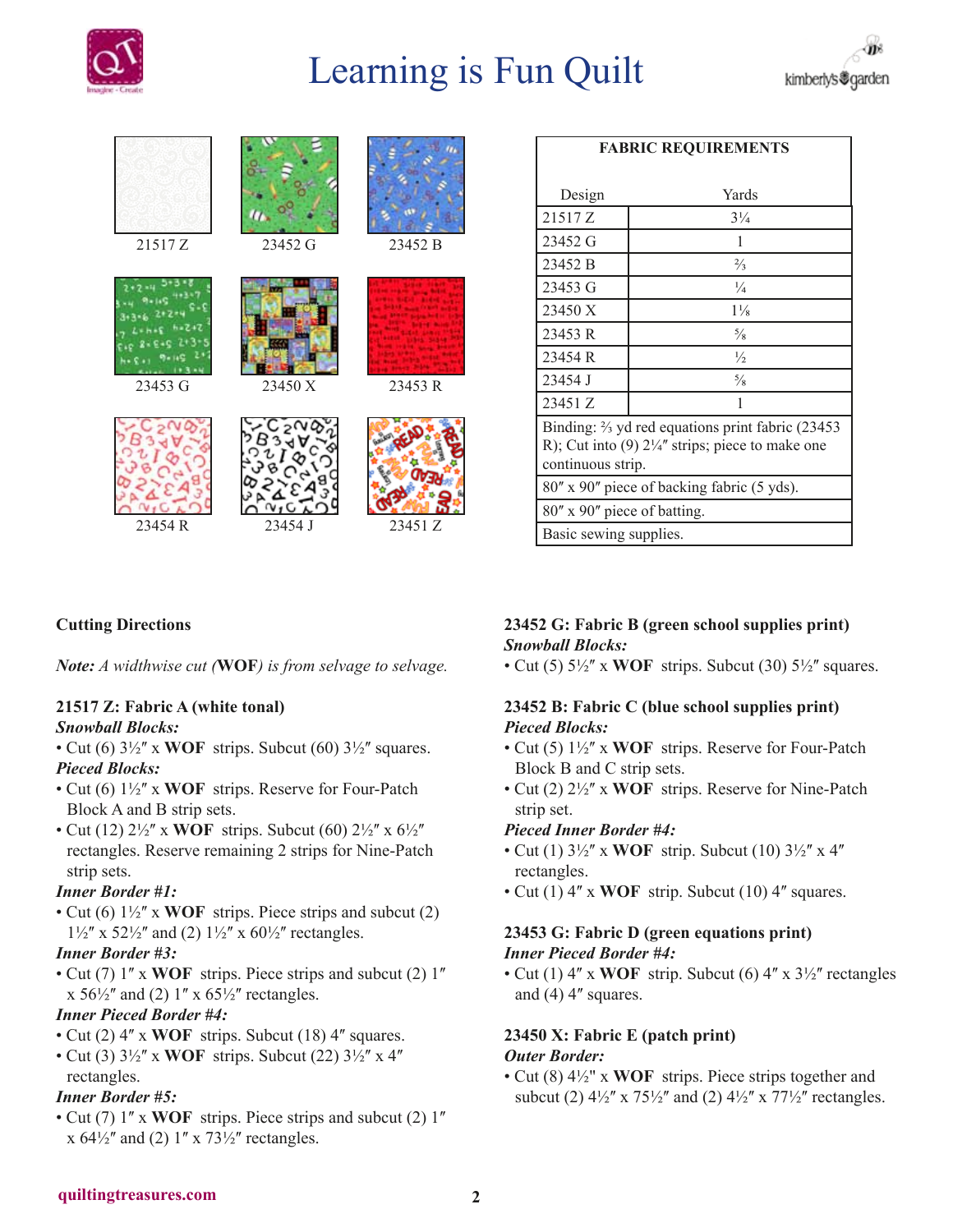



#### **23453 R: Fabric F (red equations print)** *Pieced Blocks:*

- Cut (5)  $1\frac{1}{2}$ " x **WOF** strips. Reserve for Four-Patch Block A and C strip sets.
- Cut (2)  $2\frac{1}{2}$ <sup>"</sup> x **WOF** strips. Reserve for Nine-Patch strip set.

## *Inner Pieced Border #4:*

• Cut (1)  $4''$  x **WOF** strip. Subcut (6)  $4''$  x  $3\frac{1}{2}$  rectangles and  $(4)$  4 $^{\prime\prime}$  squares.

#### **23454 R: Fabric G (red text on white print)** *Inner Border #2:*

• Cut (6) 2" x **WOF** strips. Piece strips together and subcut (2)  $2'' \times 55\frac{1}{2}''$  and (2)  $2'' \times 62\frac{1}{2}''$  rectangles.

#### **23454 J: Fabric H (black text on white print)** *Inner Border #6:*

• Cut (8) 2" x **WOF** strips. Piece strips together and subcut (2)  $2''$  x  $67\frac{1}{2}''$  and (2)  $2''$  x  $74\frac{1}{2}''$  rectangles.

#### **23451 Z: Fabric I (reading print)** *Snowball Blocks:*

• Cut (5)  $5\frac{1}{2}$ " x WOF strips. Subcut (30)  $5\frac{1}{2}$ " squares.

## **PIECING INSTRUCTIONS**

#### **Four-patch Block A (red and white)**

**1.** Sew a  $1\frac{1}{2}$ " x **WOF** Fabric F strip to a  $1\frac{1}{2}$ " x **WOF** Fabric A strip (see Diagram 1) for one Block A strip set. Make a total of 3 strip sets. Crosscut a total of (60)  $1\frac{1}{2}$  x  $2\frac{1}{2}$  units.



**2.** Arrange two units as shown in Diagram 2 to form a four-patch block. Make a total of (30)  $2\frac{1}{2}$ " x  $2\frac{1}{2}$ " Block A.



#### **Four-Patch Block B (blue and white)**

**1.** Sew a  $1\frac{1}{2}$ " x **WOF** Fabric C strip to a  $1\frac{1}{2}$ " x **WOF** Fabric A strip (see Diagram 3) for one Block B strip set. Make a total of 3 strip sets. Crosscut a total of (60)  $1\frac{1}{2}$ " x  $2\frac{1}{2}$ " units.



**2.** Arrange two units as shown in Diagram 4 to form a four-patch block. Make a total of (30)  $2\frac{1}{2}$ " x  $2\frac{1}{2}$ " Block B.



## **Four-Patch Block C (red and blue)**

**1.** Sew a  $1\frac{1}{2}$ " x **WOF** Fabric F strip to a  $1\frac{1}{2}$ " x **WOF** Fabric C strip (see Diagram 5) for one Block C strip set. Make a total of 2 strip sets. Crosscut a total of (30)  $1\frac{1}{2}$  x  $2\frac{1}{2}$  units.

DIAGRAM 5



**2.** Arrange two units as shown in Diagram 6 to form a four-patch block. Make a total of (15)  $2\frac{1}{2}$ " x  $2\frac{1}{2}$ " Block C.

## **Nine-Patch Block**

**DIAGRAM 6**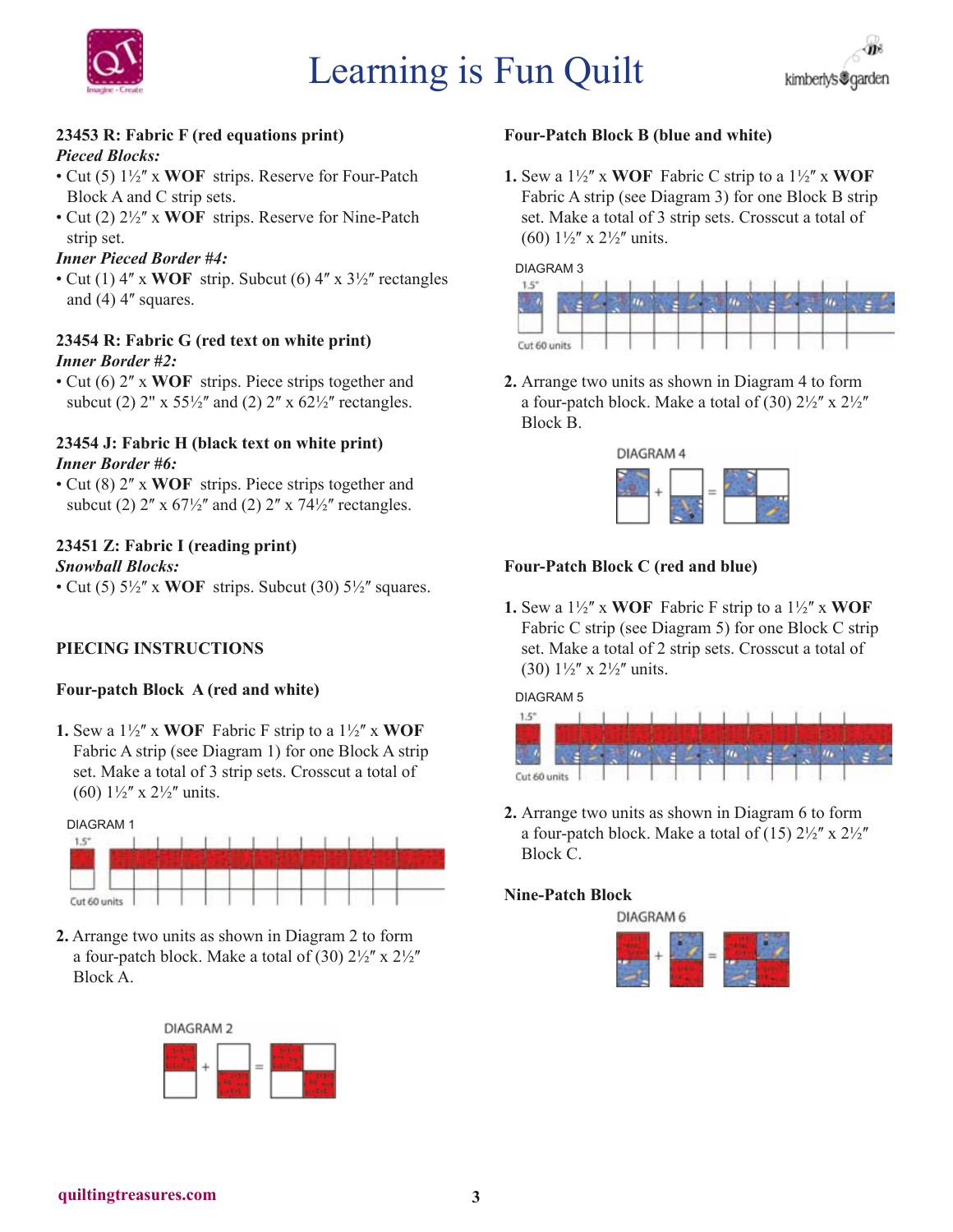

- **1.** Sew a  $2\frac{1}{2}$ " x **WOF** Fabric A strip between a  $2\frac{1}{2}$ " x **WOF** Fabric F strip and a 2½ʺ x **WOF** Fabric C strip (see Diagram 7) for one Nine-Patch strip set. Make a total of 2 strip sets. Crosscut a total of (30)  $2\frac{1}{2}$ " x  $6\frac{1}{2}$ " Row Units.
- **2.** Referring to Diagram 8 and noting orientation of

DIAGRAM 7



Block C, sew a Block C between two  $2\frac{1}{2}$ " Fabric A squares for Nine-Patch Block Row 2. Make a total of (15) Row 2 Units.



**3.** Noting orientation of the rows in Diagram 9, arrange a Nine-Patch Block Row 2 Units between two Row Units. Sew the three rows together for the Nine-Patch Block. Make a total of (15)  $6\frac{1}{2}$ " x  $6\frac{1}{2}$ " Nine-Patch Blocks.

## **Snowball Block**



- **1.** Referring to Diagram 10, sew two Fabric B 5½" squares and two Fabric I  $5\frac{1}{2}$ " squares together to make a Four-Patch Unit.
- **2.** Draw a diagonal line on the wrong side of one  $3\frac{1}{2}$ Fabric A square. With right sides together, align one



Fabric A square with a corner of the four-patch unit (see Diagram 11). Sew on drawn line. Open and press to reveal the right side of the Fabric A corner triangle. To reduce bulk, trim the hidden triangle underneath to  $\frac{1}{4}$ " from sewn line.

**3.** Repeat Step 2 for remaining three corners of the Four-Patch Unit. Snowball Block is completed.



**4.** Repeat steps 1–3 to make a total of (15) blocks.

## **Pieced Block**

- **1.** Row 1. Noting orientation of the pieces in Diagram 12, sew a  $2\frac{1}{2}$ " x  $6\frac{1}{2}$ " Fabric A rectangle between a Four-Patch Block A and Four-Patch Block B for Row 1.
- **2.** Row 2. Noting orientation of the pieces in Diagram 12, sew a Nine-Patch Block between two  $2\frac{1}{2}$ " x  $6\frac{1}{2}$ " Fabric A rectangles for Row 2.
- **3.** Row 3. Noting orientation of the pieces in Diagram 12, sew a  $2\frac{1}{2}$ " x  $6\frac{1}{2}$ " Fabric A rectangle between a Four-Patch Block B and Four-Patch Block A for Row 3.
- **4.** Repeat steps 1–3 to make a total of (15) Pieced Blocks.

#### **Quilt Center Assembly**